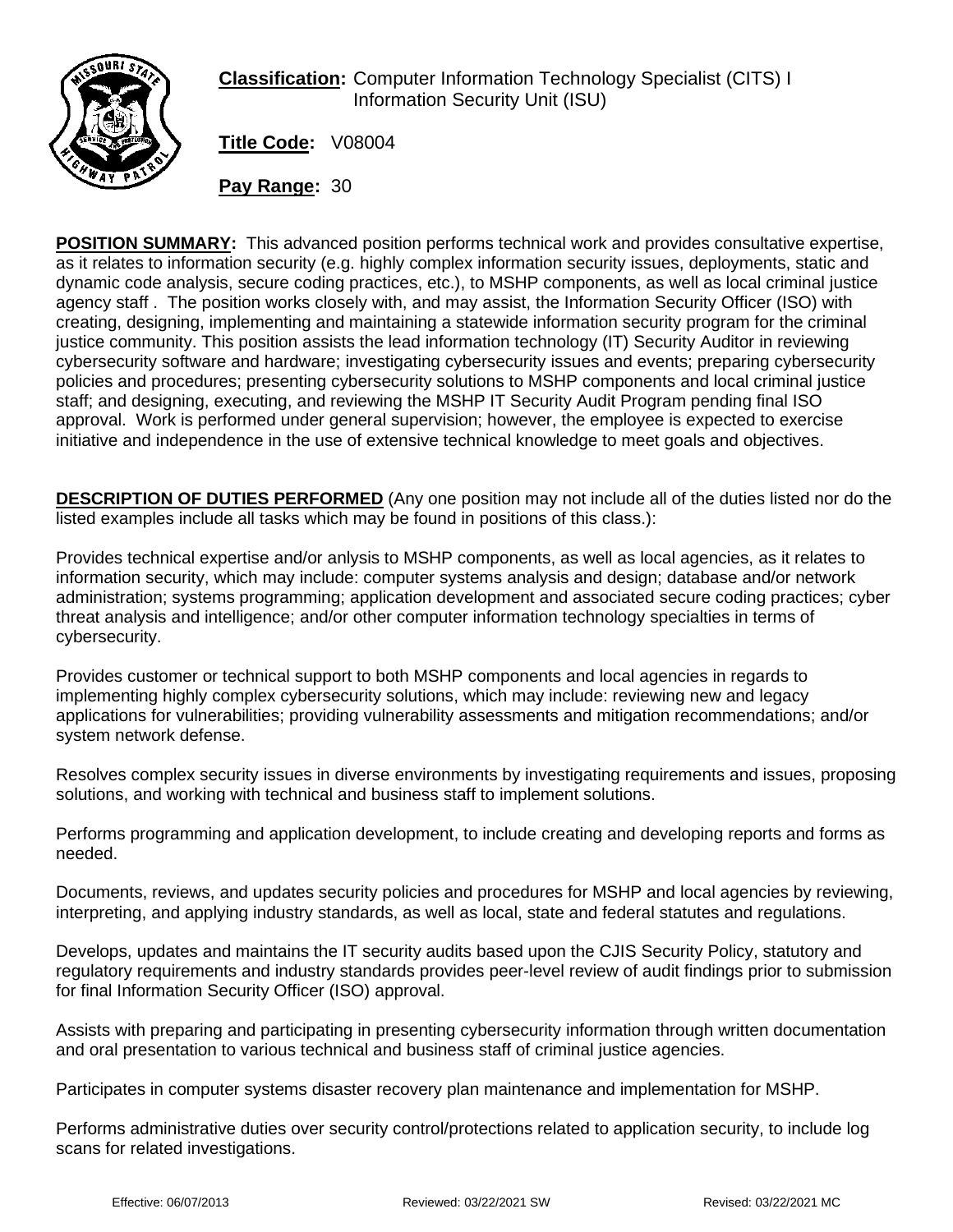Performs security testing and monitors the MSHP security infrastructure.

Prepares reports and documentation in regards to security audit findings to be presented to the ISO and upper management.

Assists in the design and testing of complex computer programs and clearly defined segments of highly complex programs in terms of cybersecurity.

Meets with members of the local and state criminal justice community to discuss cybersecurity issues.

Reviews system and application specifications and make recommendations for security enhancements.

Assists in the research and review of security infrastructure hardware and/or software.

Participates in computer systems management plan development, maintenance, and implementation.

Serves as one of the technical experts on the ISU team, provides peer-level review of work, as well as mentoring, to junior staff as it relates to complex technical functions and best practices.

Performs other related work as assigned.

**REQUIRED KNOWLEDGE, SKILLS, AND ABILITIES:** Thorough knowledge in all areas of cybersecurity as well as networking, application development, server software and hardware; to include elements of cybercrime and threat indicators.

Thorough knowlege of the principles of information security and information technology systems and analysis, design, testing, and documentation; to include secure coding practices and the secure software development lifecycle.

Thorough knowledge of the principles of computer programming and systems analysis, design, testing and documentation.

Thorough knowledge of the general operating principles and capabilities of computer hardware and software.

Thorough knowledge of the Criminal Justice Information Services (CJIS) Security Policy, as well as various agency systems as they relate to technical connectivity and the CJIS Security Policy's requirements.

Thorough knowledge of software reference libraries and related utility programs.

Thorough knowledge of computer security best practice standards.

Thorough knowledge of computer networking protocols and operating systems.

Thorough knowledge of agency's automated information systems, as well as agency's functions and their interrelationships.

Thorough knowledge of the principles of cyber-threat analysis, data protection methods, disaster recovery, and cyber-incident response management.

Thorough knowledge of the principals of information system audits and security testing.

Thorough knowledge of deep packet analysis tools, their configuration, and use.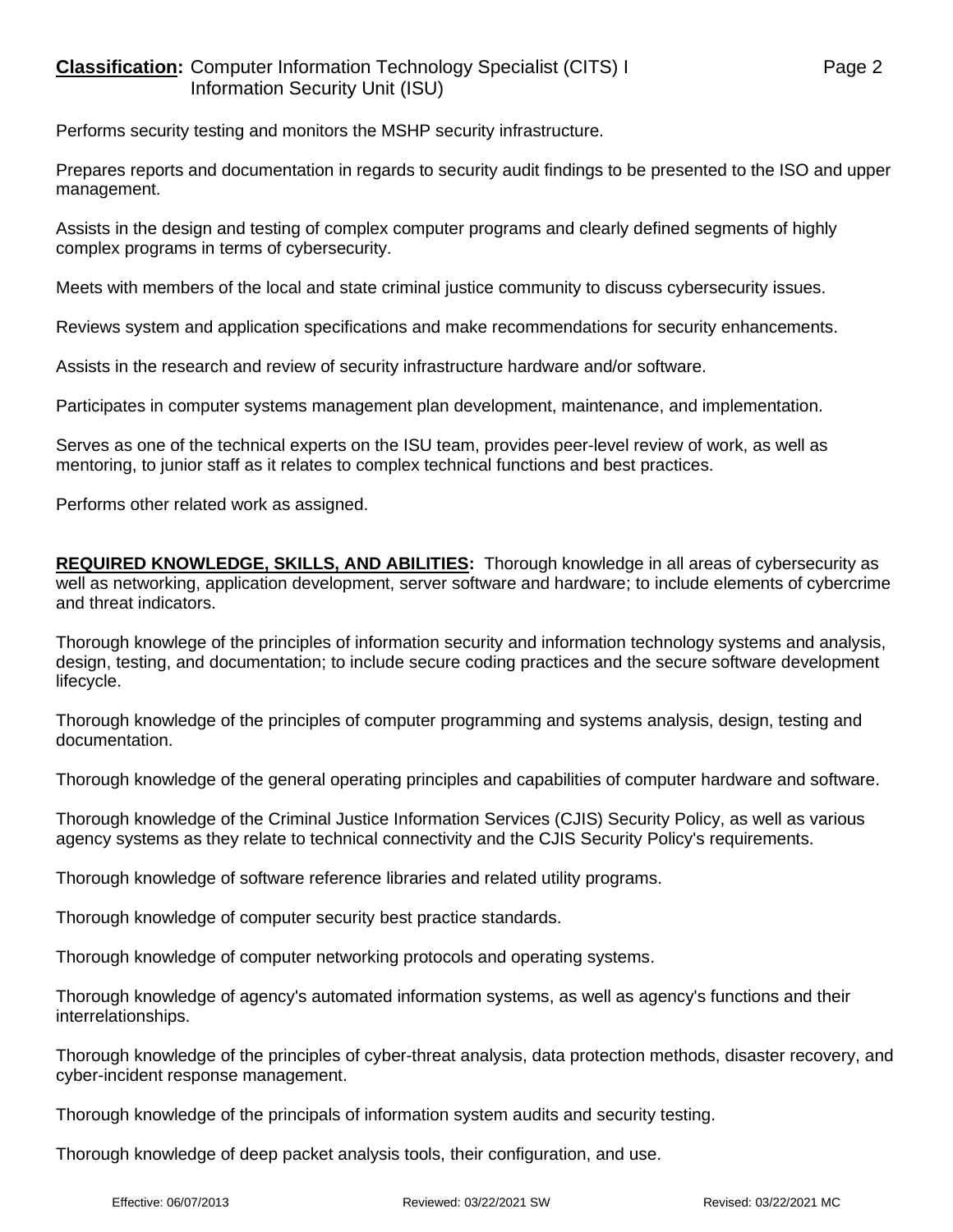## **Classification:** Computer Information Technology Specialist (CITS) I Page 3 Information Security Unit (ISU)

Thorough knowledge of encryption methods and virtual private network (VPN) technologies.

Considerable knowledge of computer operating systems.

Considerable knowledge of database management systems.

Considerable knowledge of advanced authentication solutions.

Considerable knowledge of applicable Federal Information Processing Standards of (FIPS) encryption.

Considerable knowledge of Code of Federal Regulations (CFR) and applicable statutes.

Working knowledge of the principles of project management, the information strategic planning process, and the systems management process.

Working knowledge of national information sharing tools and techniques.

Working knowledge of continuing trends and developments in computer hardware and software.

Working knowledge of cyber-forensics techniques and digital evidence preservation.

Knowledge of the principles of cost benefit analysis, as well as the procurement process.

Possess good organizational skills.

Possess research and analysis skills.

Possess code analysis skills.

Possess good presentation skills.

Ability to utilize project management and highly technical analytical tools.

Ability to prepare and interpret computer program documentation.

Ability to prepare and maintain standards, policies, procedures, guidelines and technical manuals.

Ability to troubleshoot and resolve hardware and/or software problems.

Ability to train and assist less experienced personnel.

Ability to create and present materials for training programs

Ability to plan and implement projects and audits necessary to ensure effective and efficient operations of security measures.

Ability to multi-task effectively.

Ability to comprehend, analyze, and research problems of a complex nature and make judgment decisions as to their solution.

Ability to operate basic office equipment as detailed in the description of duties.